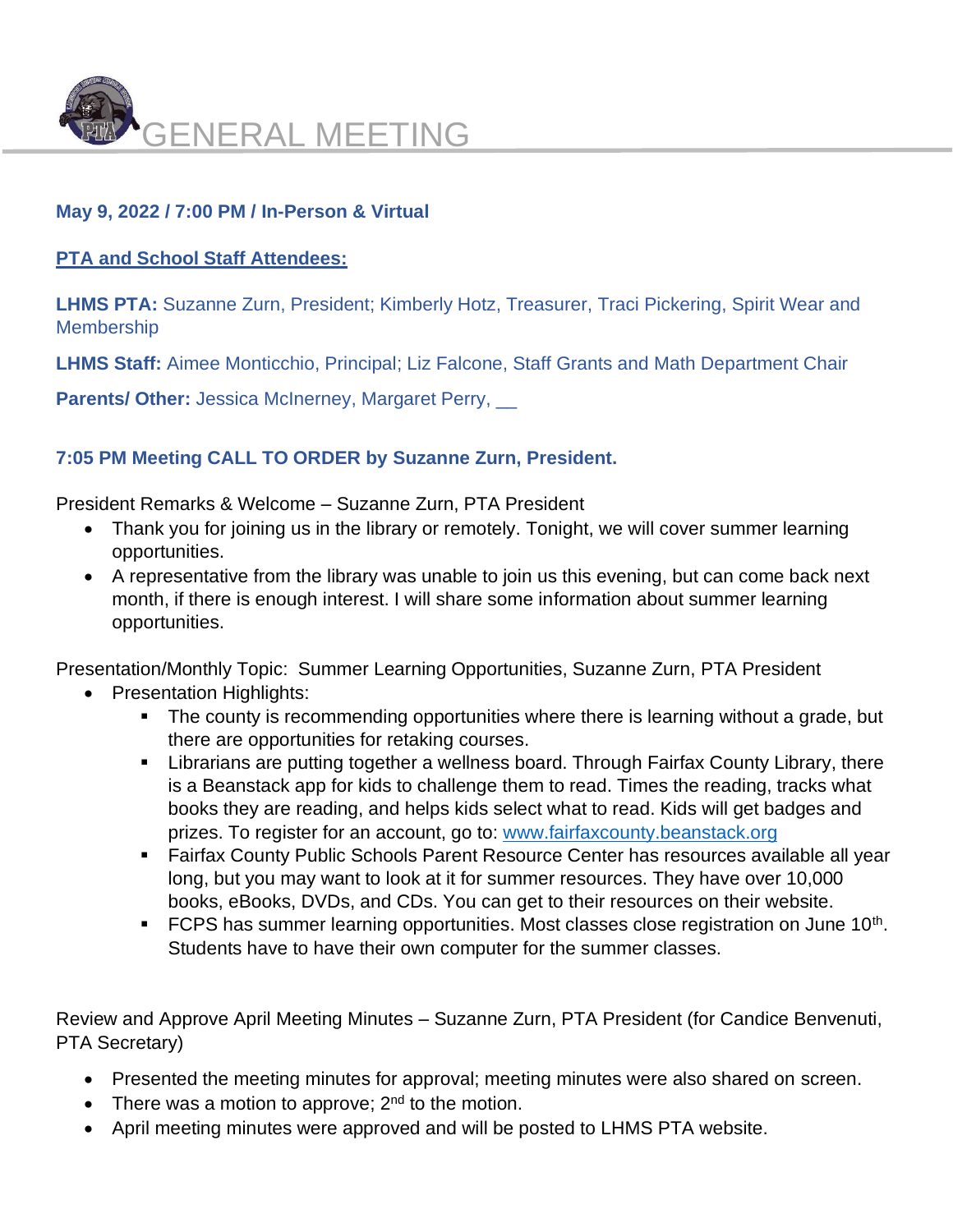President's Report – Suzanne Zurn, PTA President

- Much gratitude to this community and to Jessica McInerney for organizing our Teacher Appreciation Week. It was amazing.
- Virginia State PTA has their annual meeting in two weeks outside of Richmond. I am planning to attend. There are some items that will be voted. We have a few more voting spots available, if anyone is interested in attending.
- E-mail: [president@lhmspta.com](mailto:president@lhmspta.com)

Principal's Report – Aimee Monticchio, LHMS Principal

- I echo the gratitude of the parents for their contributions to our Teacher Appreciation Week. We had raffle tickets and gave out prizes.
- We received support from Melanie Maren, our school board member and future parent. She donated to our spirit weeks that we are having now.
- We kicked off our SOLs.
- Our awards ceremony at the end of the year will be in person. We will have a talent show in person, as well. We had a live audience for our performance of The Wizards of Oz.
- We celebrated our National Junior Honors Society students.

Treasurer's Report – Kim Hotz, PTA Treasurer

- Thanks to our wonderful parents and community for supporting our efforts. We raised \$807 for Teacher Appreciation and over \$2,000 for our  $8<sup>th</sup>$  grade party.
- INCOME:
	- $\circ$  Donations = \$2,909.07
	- $\circ$  Dining for Dollars = \$46.51
	- $\circ$  Spirit Wear = \$230.08
- Total income  $= $3.186.14$
- EXPENSES:
	- $\circ$  Spirit Wear = \$175.00
	- $\circ$  Basketball game = \$405.00
- Total Expenses = \$580.01
- Net Income (April-May) =  $$2,606.13$
- Overall, we have about a \$9,000 net revenue. That will come down when we see the expenses come in for the 8<sup>th</sup> grade celebration. We will still be good standing to rollover about \$2,000-3,000 to next year's PTA board. Thank you for all of your support.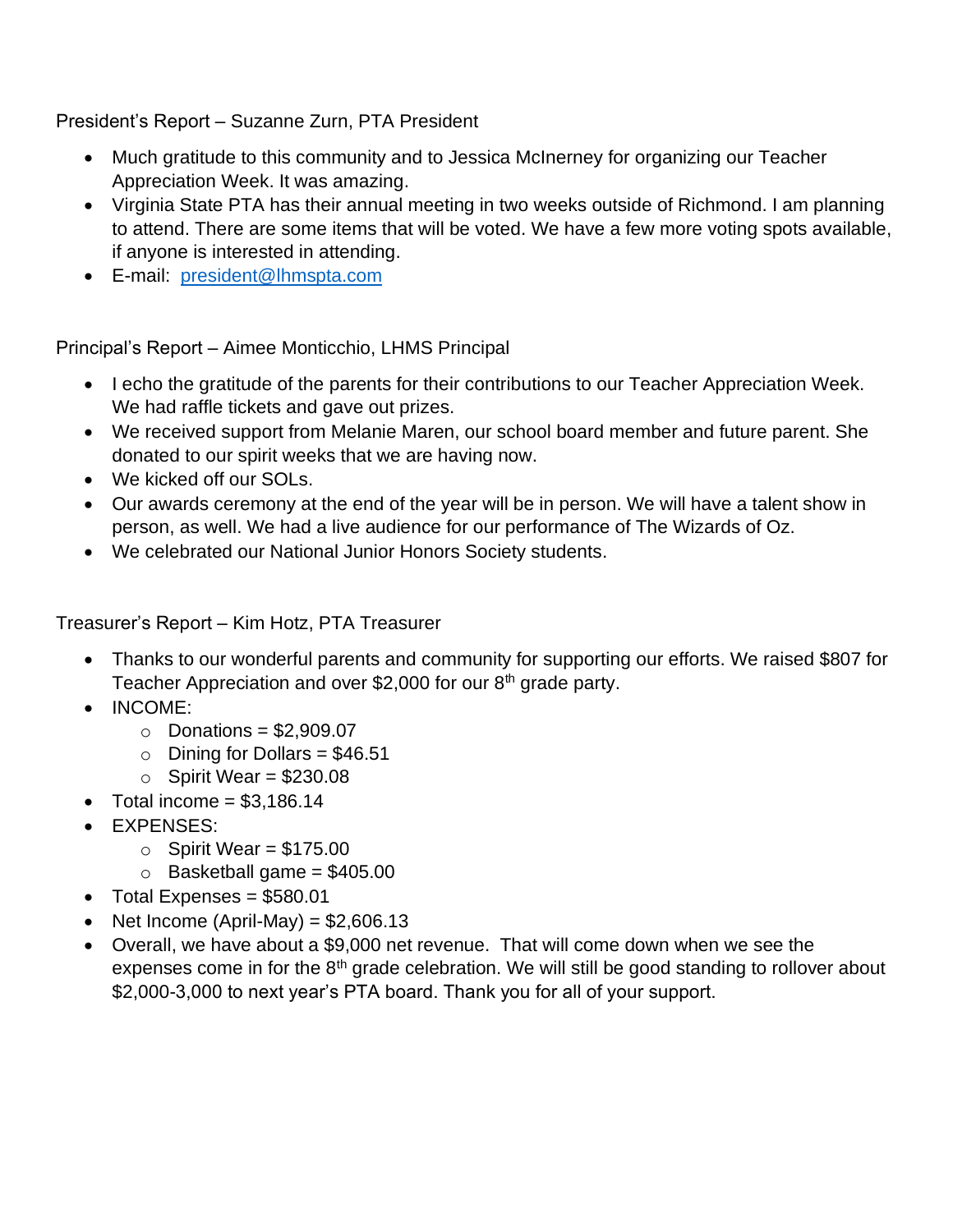# Committee Reports

- Hospitality/ Teacher Appreciation Week Jessica McInerney
	- o There was about 7-8 of us that pulled together and took on Teacher Appreciation Week.
		- Monday: Teachers received pencil bag with pencils in it;
		- **E** Tuesday: We had a cookie bar of baked goods that teachers could fill a takeout box of baked goods;
		- Wednesday: We had raffles for gift certificates to various restaurants, spirit wear, etc.;
		- **E** Thursday: We had a mock margarita bar;
		- Friday: We had a food truck and gave out gift bags of mints, gum, etc.
	- o The parent volunteers enjoyed putting it together for the teacher.
	- o There are a bunch of drinks leftover. We had a lot of people donate goods and funds. We were covered all the way around.
	- o Ms. Falcone stated that the staff really appreciated everything the parents did for the teachers. It was very special.
- 8<sup>th</sup> Grade Party Margaret Perry, Chair
	- $\circ$  I did this 8 years ago for my first child, and hope to do it again in 2 years for my last child.
	- $\circ$  We have a lot going on and the party is less than a month away. There are three QR codes on the screen.
		- **•** The 1<sup>st</sup> is to share with your  $8<sup>th</sup>$  grader. They need to input the information on the link and can help choose the music for the DJ to play at the party.
		- $\blacksquare$  The 2<sup>nd</sup> QR code will take you to our signup genius that is regularly being added to as we come up with things we need. Most of the need is for the day of. We need a lot of help decorating, during the event, and cleaning up.
		- $\blacksquare$  The 3<sup>rd</sup> QR code is for the Amazon wish list. It is a long wish list, but we hope to get as much of it filled as possible. If you choose to purchase anything at Sam's Club, BJ's, or Costco, please let us know. We will work with you to get them to the party and check them off on the wish list.
	- $\circ$  We have about 500 8<sup>th</sup> graders. We would love for all of them to attend, but recognize that it might not happen. This was the first group of students that missed out on their  $6<sup>th</sup>$ grade celebration, so we are excited to give them an in person celebration.
	- o What that will look like is called the Panther Lounge. They will be getting a brochure invitation. Three areas available to the students:
		- Cafeteria ice cream sundae bar and treats; pens to sign t-shirts
		- $\blacksquare$  Main gym DJ and photobooth
		- Aux gym theater to watch short movies with popcorn and water
	- o Tickets will be on sale at lunchtime for \$5/ each. If this is a burden to your family, please contact the front office. We want every child to attend. We will hand out wrist bands to those that purchase tickets. The party is 7-9:00 pm. When they arrive at the party with their wrist band on, they can walk right into the party. Tickets will be available at the door.
	- o Friday, June 3rd, 7-9:00 pm at Hughes Middle School, tickets \$5. Questions or can help, email: [8thparty@lhms.com](mailto:8thparty@lhms.com)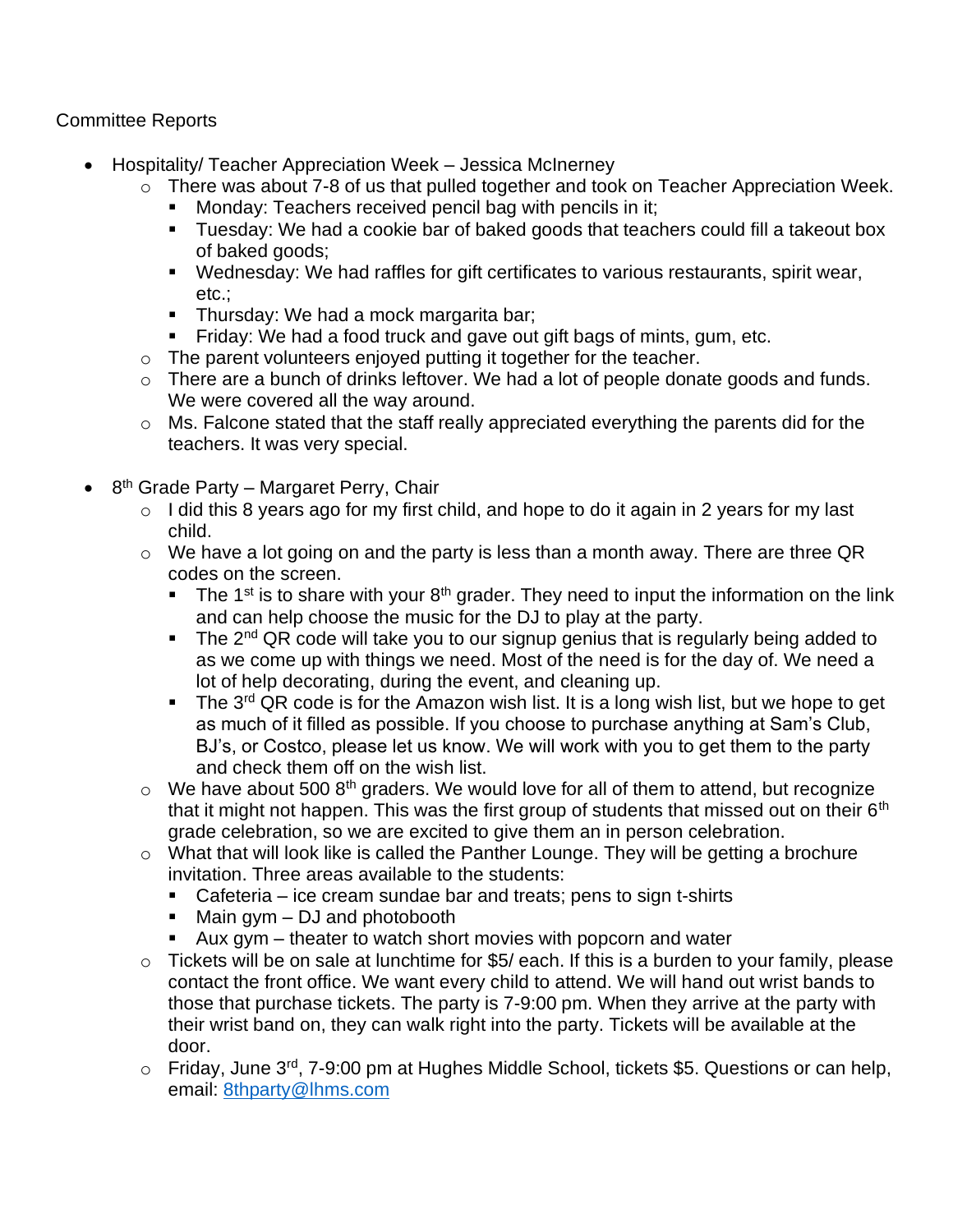### New Items for Business

- Staff Mini-Grant Applications Liz Falcone
	- o Most PTAs have a program in the school to support staff and students in the form of mini-grants. We have one more application from Mrs. Burke who is our AVID coordinator. She is planning an end of year celebration for the kids and is asking for \$200 for the celebration. I know this will need speciation consideration since I know our funds have been depleted.
	- $\circ$  Kim Holtz, Treasurer There has been discussion and after evaluating the budget and donations received, we can cover this expense. It will throw us over in that category. We can do it and it won't hurt the finances this year. I am for supporting this.
	- o Motion to approve and second. This application is approved.
	- o Next year, it is suggested to increase this line item. Kim Hotz has been Treasurer for the past two years and has agreed to serve a 3<sup>rd</sup> year, so with her experience, we will have a more realistic budget moving forward.
- Nominations for 2022-2023 LHMS PTA Board.
	- $\circ$  We need to advance the slate to fill President, Secretary, and Treasurer.
	- o Nominees for the PTA Board: Jessica McInerney for President, Candice Benvenuti for Secretary, and Kim Hotz for Treasurer.
	- o We had others step forward for leadership: Karen Vlcek for VP of Membership, Ellen Harr for Webmaster, Maria Walkup for Fundraising, Mercedes Barton for Hospitality, Cathy Wilkins for Skate Night Chair, Anna Gradishar for Basketball Chair, and we are waiting to hear back on the 8<sup>th</sup> Grade Party Chair.
	- o We need to officially advance the three positions for President, Secretary, and Treasurer. The by-laws state that we present the slate, it sits for 30 days, and then it will be made final at our June PTA meeting. Please show up so we have a quorum.
	- o Thank you for everyone that has served. To those that have stepped forward to serve next year, we leave you in good hands with wish you luck.
	- $\circ$  Jessica McInerney Rachel Oh has volunteered to do the 8<sup>th</sup> grade party. She has twins in 7<sup>th</sup> grade this year. I will put her in touch with Margaret Perry. To those doing the  $8<sup>th</sup>$  grade party, if there are any items left over, let's collect those for future use. Margaret Perry – we can create a closet in the school to hold the left over items from parties. There is a corner in the closet for PTA that we can store bins and other items for PTA use.

#### Other Items for Discussion

- We discussed getting a link out to the rising  $7<sup>th</sup>$  graders to purchase spirit wear, etc. We can discuss this further.
- Communications We need a volunteer step forward for a communications position. The position would write the email blasts that get sent out. Our VP has been putting this together. It is not something in our by-laws, but it is a needed position.